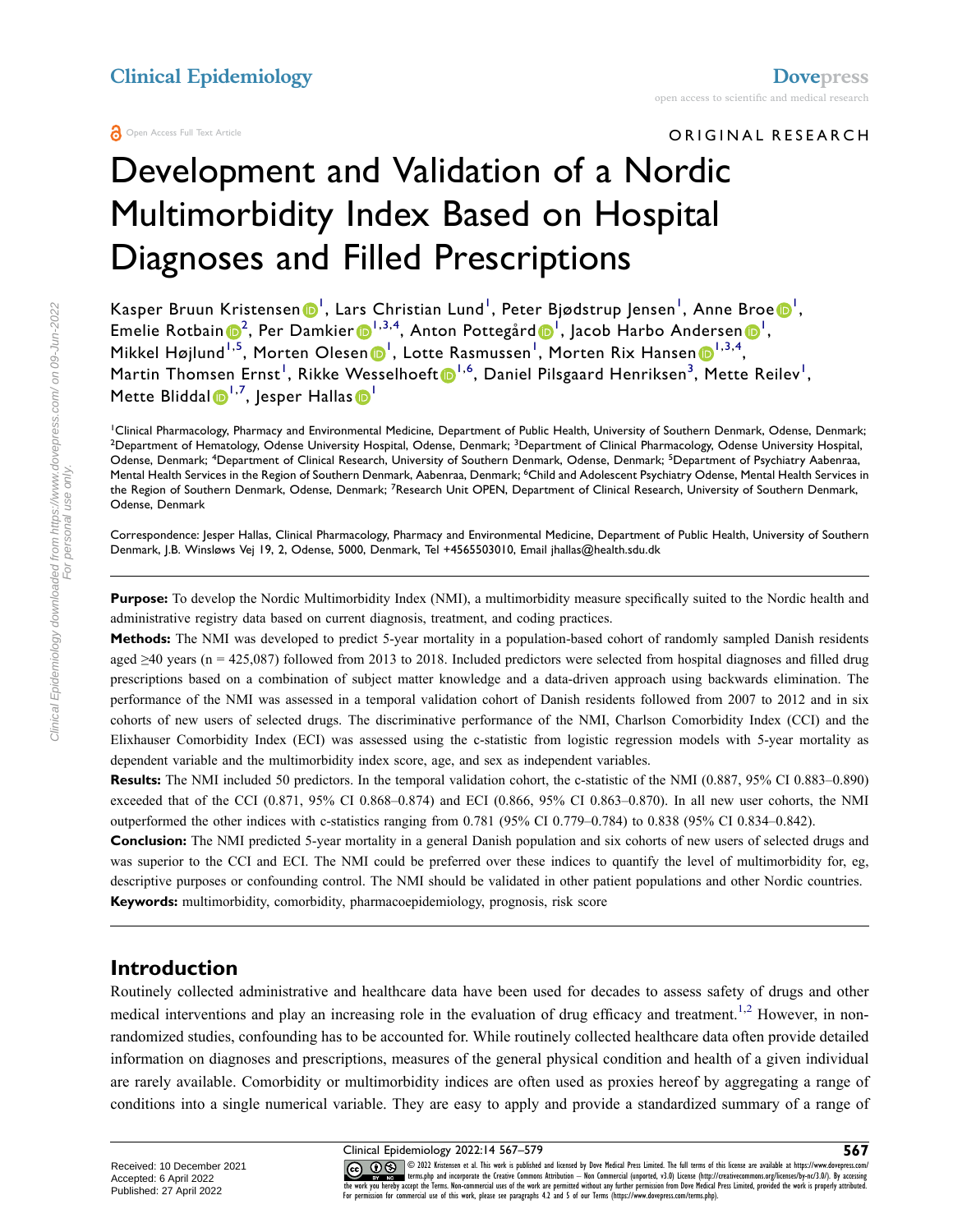<span id="page-1-2"></span><span id="page-1-1"></span><span id="page-1-0"></span>health-related conditions. The most commonly used indices are the Charlson Comorbidity Index (CCI) developed in 1987 to predict 1-year mortality in hospitalized patients and the Elixhauser Comorbidity Index (ECI) developed in 1998 to predict in-hospital mortality, length of hospital stay, and hospital charges.<sup>[3](#page-11-2)[,4](#page-11-3)</sup> The CCI included 19 weighted medical conditions and has since been adapted to use with administrative data by assigning ICD-9 and ICD-10 codes to the conditions and combining leukemia and lymphoma with any malignancy resulting in 17 conditions.<sup>[5–](#page-11-4)[9](#page-11-5)</sup> The ECI originally included 30 comorbidities as dichotomous variables describing the presence of a given condition. In 2009, van Walraven et al assigned weights to 21 of the Elixhauser conditions based on their association with in-hospital mortality.<sup>[10](#page-11-6)</sup> There are several reasons that these and other indices may not perform optimally in summarizing morbidity in the general population of the Nordic countries. The Nordic countries provide a unique data source for health research with individual level data on, among others, hospital diagnoses and prescription drug use.<sup>[11](#page-11-7)</sup> These data are not necessarily identical to data collected by manual chart review since the underlying data infrastructure is different, eg, hospital diagnoses are likely influenced by geographical coding practices. Further, the CCI and ECI were developed on hospitalized patients in North America, limiting the generalizability of these indices to a general population in the Nordic countries. Lastly, since the development of the CCI and ECI, diagnosis, treatment, and prognosis of many conditions have changed substantially. For example, survival in HIV-positive individuals dramatically changed upon introduction of reverse transcriptase-inhibitors in 1996,<sup>[12](#page-11-8)</sup> the prognosis of many cancers has improved.<sup>13</sup> and mortality rates have decreased in patients with diabetes.<sup>[14](#page-11-10)</sup>

<span id="page-1-6"></span><span id="page-1-5"></span><span id="page-1-4"></span><span id="page-1-3"></span>A general multimorbidity index designed specifically for use in the Nordic countries does not exist. The Nordic countries provide a unique setting for pharmacoepidemiologic research due to their nationwide individual-level registries and for providing government-funded universal taxed-based health care.<sup>[11](#page-11-7)</sup> With the increasing use of Nordic registry data to evaluate safety and effectiveness of drugs and other medical interventions, $1<sup>5</sup>$  we aimed to develop a multimorbidity index that reflects current clinical practice and data infrastructure in the Nordic countries.

#### **Materials and Methods**

We developed the Nordic Multimorbidity Index (NMI) based on the ability to predict 5-year mortality in the Danish population aged 40 years and older. A list of candidate variables was identified by clinical review of all hospital diagnoses and prescription drugs with a prevalence above 1 in 1000 individuals and, from these, the final predictors were selected using backwards elimination. A total of 50 predictors were included, and the NMI was calculated as a single numeric score by summing the weights of each predictor. The performance of the NMI was assessed in a temporal validation cohort and in six cohorts of new users of selected drugs and compared to the performance of the CCI and ECI.

# Data Sources

<span id="page-1-7"></span>In Denmark, health care services are provided through a tax-funded health care system with coverage for all residents. All residents in Denmark have been assigned a unique personal identification number since 1968 allowing for individual level linkage across the Danish health and administrative registries.<sup>[16](#page-12-1)</sup> The Danish National Patient Register contains information on all in-patient visits since 1978 and all outpatient visits, emergency room visits, and psychiatric contacts since 1995. From 1994 and onwards, diseases have been classified according to the International Classification of Diseases (ICD)-10 system.<sup>[17](#page-12-2)</sup> The Danish National Prescription Registry contains data on all prescription drugs dispensed at outpatient pharmacies since 1995.<sup>[18](#page-12-3)</sup> Drug substances were classified according to the 2020 WHO Anatomical Therapeutic Chemical (ATC) Classification System in this study.<sup>[19](#page-12-4)</sup>

#### <span id="page-1-10"></span><span id="page-1-9"></span><span id="page-1-8"></span>Population

The study population consisted of a random 20% sample of all Danish individuals born in 1977 or before. This population was split randomly assigning 75% of the individuals to a development cohort (2013–2018) and the remaining 25% to a temporal validation cohort (2007–2012).

The development cohort was created by assigning a random index date between Jan 1, 2013 to Dec 31, 2013 to everyone and including individuals alive and aged 40 years or older at the index date. To allow for complete covariate assessment, we required continuous Danish residency 5 years prior to the index date. Individuals were followed from the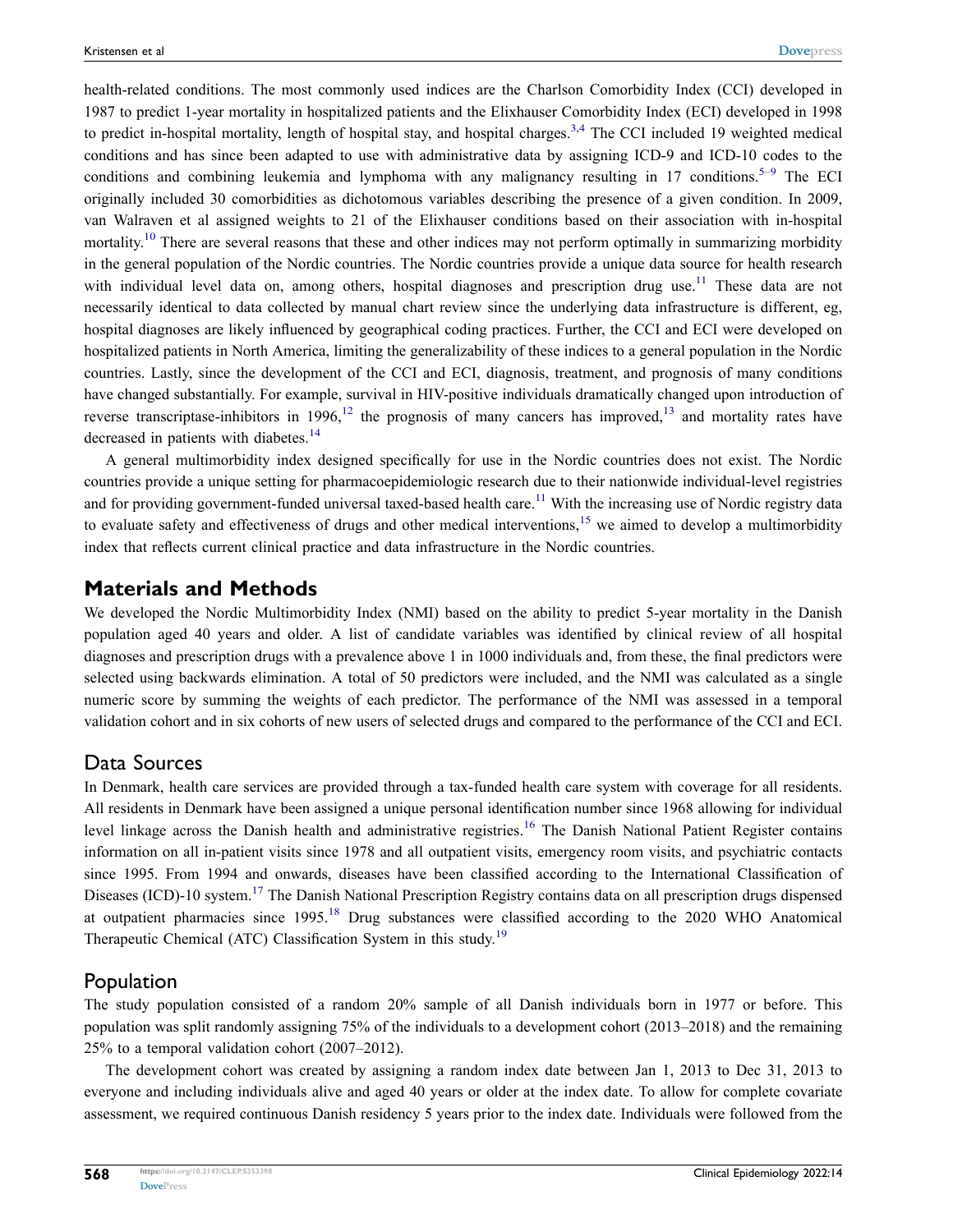index date until death, migration, or end of follow-up 5 years after the index date, whichever occurred first. Individuals who migrated during follow-up were excluded.

The temporal validation cohort was created by assigning a random index date to everyone between Jan 1, 2007 and Dec 31, 2007 applying the same eligibility criteria as the development cohort. Thus, the validation cohort was separated in time, serving as a validation of the model across calendar time and assessment of transportability of the index over time.

Next, we constructed six validation cohorts of new users of selected drugs aiming to imitate typical study populations in pharmacoepidemiologic studies. The source population for the new user cohorts were all Danish individuals born in 1953 or before. We identified new users of six drug classes: bisphosphonates (ATC code: M05BA, M05BB), long-acting muscarinic antagonists (LAMA, ATC code: R03BB04–R03BB07), low-dose oral methotrexate (ATC code: L04AX03), statins (ATC code: C10AA), urate lowering drugs (ATC code: M04AA), and warfarin (ATC code: B01AA03). New users during 2004 to 2013 were included, and cohort entry was defined by the first ever prescription fill. To allow for complete covariate assessment, individuals who did not reside in Denmark continuously 5 years prior to cohort entry were excluded. Individuals were followed until death, migration, or end of follow-up 5 years after cohort entry. Individuals who migrated during follow-up were excluded.

#### **Outcome**

We developed the NMI to predict 5-year all-cause mortality. This time span was chosen to capture conditions reflecting mild-to-moderate multimorbidity that will not necessarily influence short-term mortality and because a non-hospitalized, general population has a long life expectancy despite of multimorbidity.

#### Candidate Predictors

Potential predictors included filled prescriptions at community pharmacies and primary and secondary diagnoses from inand outpatient hospital visits. Prescription fills were recorded in the 6-months period prior to the index date, while diagnoses were recorded 5 years prior to the index date. The presence of a diagnosis or prescription fill was defined as one or more diagnoses/prescription fills during the respective assessment windows. A 5-year assessment window for diagnoses was chosen to avoid overlap between development and validation periods and to ensure identical look-back periods for each cohort. We applied a shorter assessment window of 6 months for prescriptions to capture current drug use, as former use may represent conditions that are no longer present.

<span id="page-2-0"></span>To assemble a list of clinically relevant candidate predictors with face validity, all codes with a prevalence above 1 in 1000 in the development cohort were assessed by three medical doctors (DPH, MR, and KBK). For this purpose, prescriptions were truncated to the fourth ATC level which depicts the chemical subgroup of the drug, eg, C10AA: HMG CoA reductase inhibitors (statins), and ICD-10 codes were truncated to the first three characters designating the category of the diagnosis, eg, I10: Essential (primary) hypertension. We did not consider the ICD chapters: O00-O99; Pregnancy, childbirth, and the puerperium, R00-R99; Symptoms, signs, and abnormal clinical and laboratory findings, not elsewhere classified, S00-T99; Injury, poisoning, and certain other consequences of external causes, and Z00-Z99; Factors influencing health status and contact with health services. ATC and ICD-10 codes were not included as candidate predictors if they were imprecisely defined, did not reflect diseases or chronic conditions, were not expected to meaningfully predict mortality, or were otherwise thought to have low face validity, eg, ICD-10 code K92: Other diseases of digestive system and ATC code R01AX: Other nasal preparations. Selected ICD-10 codes were combined to a single group, eg, J12-J18 were combined to the group "Pneumonia". The grouping of ICD-10 codes was guided by existing suggested or validated coding algorithms for the Danish registries.<sup>17,[20](#page-12-5)</sup> We allowed conditions with a prevalence below 1 in 1000 to be included in groups when these were deemed to belong naturally to that group, eg, I72: Other aneurysm and dissection was included in the group "Aneurysm and dissection of aorta and other arteries" even though its prevalence was below 1 in 1000. We used ICD-10 codes with four digits when relevant, eg, K221: Ulcer of esophagus was included with K25-K28 in the group "Peptic ulcers". Likewise, selected ATC codes were combined by either truncating to the third level of the ATC code or by combining relevant codes, eg, R03AC02–R03AC05 were combined to the group "Short-acting beta agonists".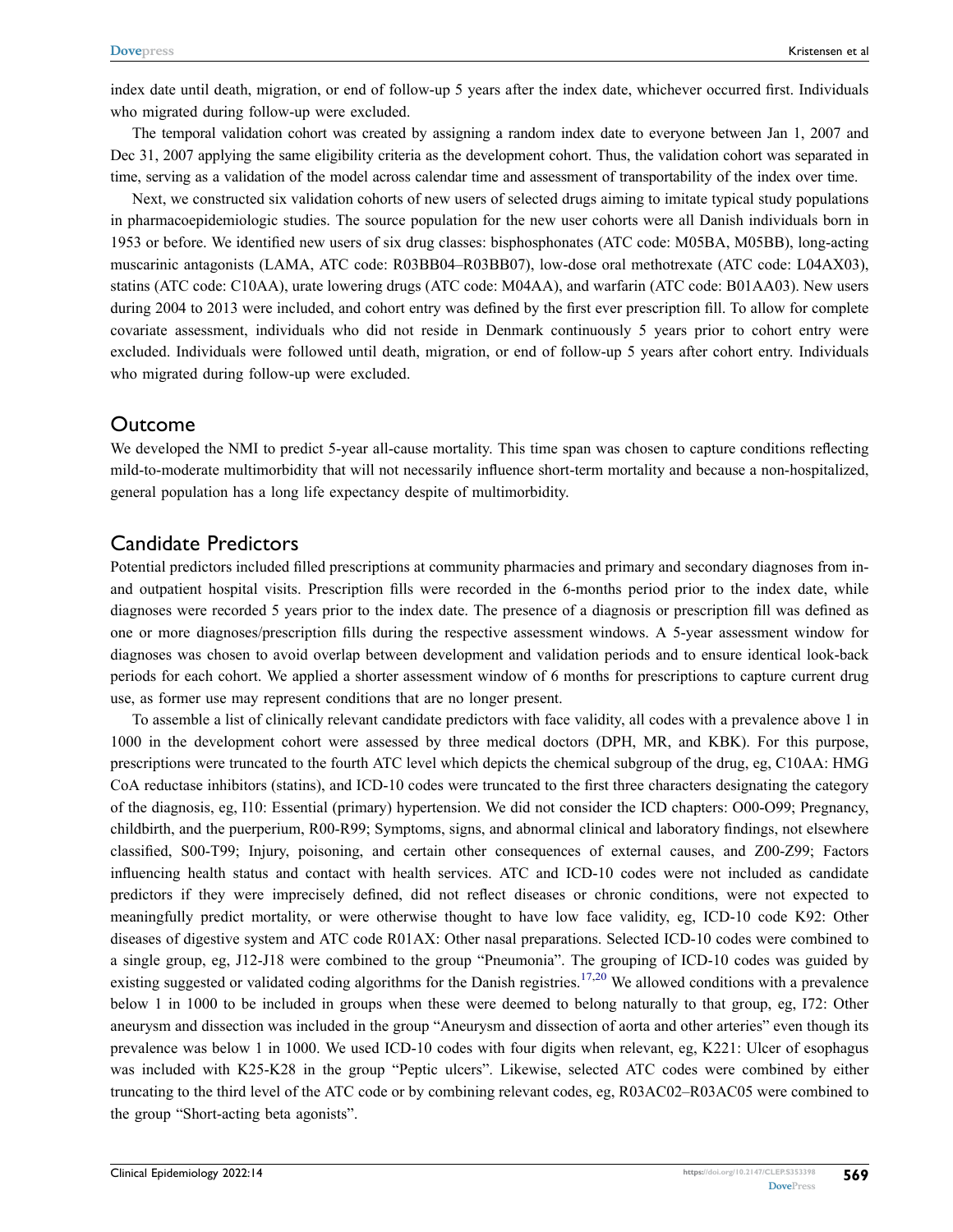To explore the discrimination of each of the candidate predictors and their strength of association with age, we plotted the c-statistic from a logistic regression model with the predictor and age as independent variables and 5-year mortality as dependent variable according to the strength of correlation between the predictor and age expressed by Pearson's correlation coefficient.

#### Development of the NMI

To construct a multimorbidity index that was easy to communicate and apply in research, we used a combination of subject matter knowledge and a data-driven approach for predictor selection. First, candidate predictors were selected and grouped based on review by three medical doctors as described above. We then used a backwards elimination approach, where age (numeric), sex, and the identified candidate predictors were included as independent variables in a logistic regression model with death within 5-years as dependent variable. The predictor with the highest p-value was eliminated whereafter the model was refitted with the remaining predictors. This process was repeated until 50 predictors (in addition to age, sex, and the intercept) remained. This number of predictors was chosen as a trade-off between a simple index that is feasible to implement while still achieving a high predictive performance. The c-statistic to discriminate 5-year mortality was plotted against the number of predictors in the model to visualize loss of discrimination as the number of predictors was reduced.

<span id="page-3-2"></span>To ease communication and use of the NMI, we assigned weights to each of the selected 50 predictors by multiplying the beta-coefficient by ten and rounding to the nearest integer.<sup>[21](#page-12-6)</sup> The NMI score was then calculated for each individual as the sum of the weights for all predictors that were present before the index date (6 months for prescriptions and 5 years for diagnoses).

#### Performance

We assessed the performance of the model in the development cohort, the temporal validation cohort and the six new user cohorts by fitting a logistic regression model with 5-year mortality as dependent variable and the NMI (numeric), age (numeric), and sex as independent variables and estimating the predicted probability of death within 5 years for each individual. The performance of ECI and CCI was similarly estimated by fitting a logistic regression model with 5-year mortality as dependent variable and the CCI/ECI (numeric), age (numeric), and sex as independent variables and estimating the predicted probability of death for each individual from this model. The same covariate assessment window was used to define the CCI/ECI conditions, ie, diagnoses within 5 years before the index date. The CCI was defined according to ICD-10 coding definitions based on Quan et al 2005 ([Appendix A\)](https://www.dovepress.com/get_supplementary_file.php?f=353398.docx), and the original weights for the CCI comorbidities were used.<sup>3,[8](#page-11-11)</sup> In a sensitivity analysis, we examined whether the updated CCI weights developed by Quan et al in 2011 performed better than the original weights with regard to discrimination [\(Appendix A\)](https://www.dovepress.com/get_supplementary_file.php?f=353398.docx).<sup>[9](#page-11-5)</sup> We fitted logistic regression models with age, sex and the CCI scores with the original and the updated weights and then used the CCI weighting algorithm with the highest concordance (c)-statistic for comparison to the NMI. The Elixhauser comorbidities were defined according to ICD-10 coding definitions based on Quan et al 2005 using the van Walraven weighting algorithm [\(Appendix B\)](https://www.dovepress.com/get_supplementary_file.php?f=353398.docx). $8,10$  $8,10$ 

<span id="page-3-4"></span><span id="page-3-3"></span><span id="page-3-1"></span><span id="page-3-0"></span>Discrimination, the ability to discriminate individuals with an outcome from those without the outcome, was assessed using the c-statistic that quantifies the ability to assign higher probabilities to patients who died than to patients who survived. The c-statistic is equal to the area under the receiver operating curve for binary outcomes.<sup>[22](#page-12-7)</sup> The values range from 0.5 corresponding to an uninformative model to 1 corresponding to a model with perfect concordance and, although the interpretation of the c-statistic is context dependent, as a rule of thumb values less than 0.7 can be considered poor, values in the range  $0.7$  to  $0.8$  can be considered acceptable, and values above  $0.8$  can be considered excellent.<sup>[23](#page-12-8)</sup> The c-statistic was the main performance measure of interest since good discrimination is usually the most relevant quality for research purposes.<sup>22</sup> C-statistics with 95% confidence intervals were calculated using the DeLong method.<sup>[24](#page-12-9)[,25](#page-12-10)</sup> We assessed discriminative performance for 5-year mortality and, secondarily, for 1- and 2-year mortality. Discriminative performance for 1- and 2-year mortality was assessed similarly by estimating predicted probabilities of death by fitting a logistic regression model with the NMI (using the original weights developed to predict 5-year mortality), age, and sex as independent variables and 1- or 2-year mortality as dependent variables.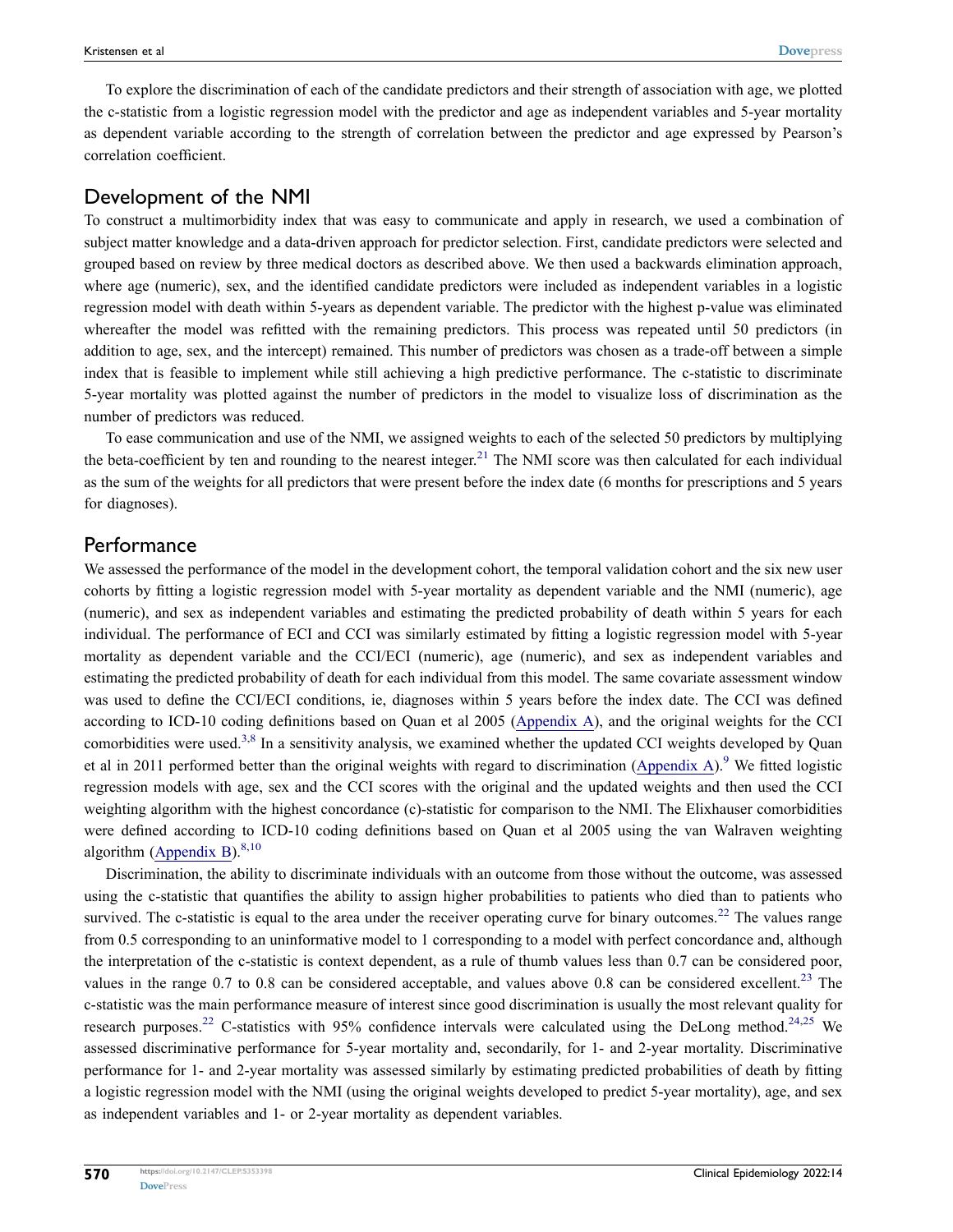<span id="page-4-1"></span>Calibration of the NMI was assessed by comparing observed and predicted 5-year mortality by levels of the NMI score. To compare the predicted and observed mortality rates, the NMI was categorized by grouping adjacent NMI scores for each cumulative percentile of 2% from the lowest NMI to the highest. We calculated exact binomial 95% confidence intervals around the observed 5-year mortality proportion in each NMI category.<sup>[26](#page-12-11)</sup>

#### **Other**

<span id="page-4-2"></span>Statistical programming was conducted using Stata version 17.0, R version 4.1.2 and R Studio version 2021.09.1+372.<sup>27-[29](#page-12-13)</sup>

# **Results**

#### Study Cohorts

The development cohort included 425,087 individuals [\(Supplemental Materials Figure S1\)](https://www.dovepress.com/get_supplementary_file.php?f=353398.docx). The median age was 58 years, and 48% were males. Baseline characteristics are shown in [Table 1](#page-4-0). A total of 38,301 individuals (9.0%) died during the 5-year follow-up period. The temporal validation cohort included 134,545 individuals with a median age of 58 years, 48% males, and a 5-year mortality of 9.6%. The six new user validation cohorts were older, had a higher 5-year mortality ranging from 12.9% to 34.8%, and had more diagnoses and prescription fills compared to the development cohort [\(Supplemental Materials Table S1](https://www.dovepress.com/get_supplementary_file.php?f=353398.docx) and [Figure S2\)](https://www.dovepress.com/get_supplementary_file.php?f=353398.docx).

| Characteristic (%)                             | <b>Development Cohort</b><br>$n = 425,087$ | <b>Temporal Validation Cohort</b><br>$n = 134,545$ |  |  |
|------------------------------------------------|--------------------------------------------|----------------------------------------------------|--|--|
| Age, median (p25-p75)                          | 58 (49-69)                                 | 58 (48-68)                                         |  |  |
| Male                                           | 204,848 (48.2%)                            | 64,537 (48.0%)                                     |  |  |
| I-year mortality                               | 7505 (1.8%)                                | 2646 (2.0%)                                        |  |  |
| 2-year mortality                               | 15,123(3.6%)                               | 5291 (3.9%)                                        |  |  |
| 5-year mortality                               | 38,301 (9.0%)                              | 12,935 (9.6%)                                      |  |  |
| Selected common diagnoses (within 5 years)     |                                            |                                                    |  |  |
| Essential (primary) hypertension               | 39,383 (9.3%)                              | 9573 (7.1%)                                        |  |  |
| Type 2 diabetes mellitus                       | 14,650(3.4%)                               | 3897 (2.9%)                                        |  |  |
| Atrial fibrillation and flutter                | 14,143(3.3%)                               | 3626 (2.7%)                                        |  |  |
| Chronic ischaemic heart disease                | 12,529 (2.9%)                              | 4297 (3.2%)                                        |  |  |
| Heart failure                                  | 7099 (1.7%)                                | 2296 (1.7%)                                        |  |  |
| Cerebrovascular disease                        | 11,825(2.8%)                               | 3660 (2.7%)                                        |  |  |
| Chronic lower respiratory diseases and failure | 11,822(2.8%)                               | 3481 (2.6%)                                        |  |  |
| Pneumonia                                      | 12,455 (2.9%)                              | 3709 (2.8%)                                        |  |  |
| Osteoporosis                                   | 10,994 (2.6%)                              | 2057 (1.5%)                                        |  |  |
| Anaemia                                        | 7604 (1.8%)                                | 1990 (1.5%)                                        |  |  |
| Selected common drug fills (within 6 months)   |                                            |                                                    |  |  |
| Platelet aggregation inhibitors excl. heparin  | 58,600 (13.8%)                             | 18,385 (13.7%)                                     |  |  |
| HMG CoA reductase inhibitors (statins)         | 80,026 (18.8%)                             | 18,338 (13.6%)                                     |  |  |
| ACE inhibitors incl. combinations              | 53,473 (12.6%)                             | 13,515 (10.0%)                                     |  |  |
| ARBs incl. combinations                        | 41,065 (9.7%)                              | 9500 (7.1%)                                        |  |  |
| Low-ceiling diuretics                          | 37,330 (8.8%)                              | 14,503 (10.8%)                                     |  |  |
| High-ceiling diuretics                         | 20,669 (4.9%)                              | 7155 (5.3%)                                        |  |  |
| Blood glucose lowering drugs, excl. insulins   | 24,607 (5.8%)                              | 5026 (3.7%)                                        |  |  |
| Anilides (paracetamol)                         | 41,763 (9.8%)                              | 11,518(8.6%)                                       |  |  |
| Benzodiazepines and related drugs              | 33,026 (7.8%)                              | 16,114(12.0%)                                      |  |  |
| Antidepressives                                | 42,605 (10.0%)                             | 12,742 (9.5%)                                      |  |  |
| Potassium                                      | 19,410 (4.6%)                              | 6306 (4.7%)                                        |  |  |

<span id="page-4-0"></span>**Table 1** Baseline Characteristics of the Development and Temporal Validation Cohort

**Abbreviations**: ACE, angiotensin converting enzyme; ARB, angiotensin receptor blockers.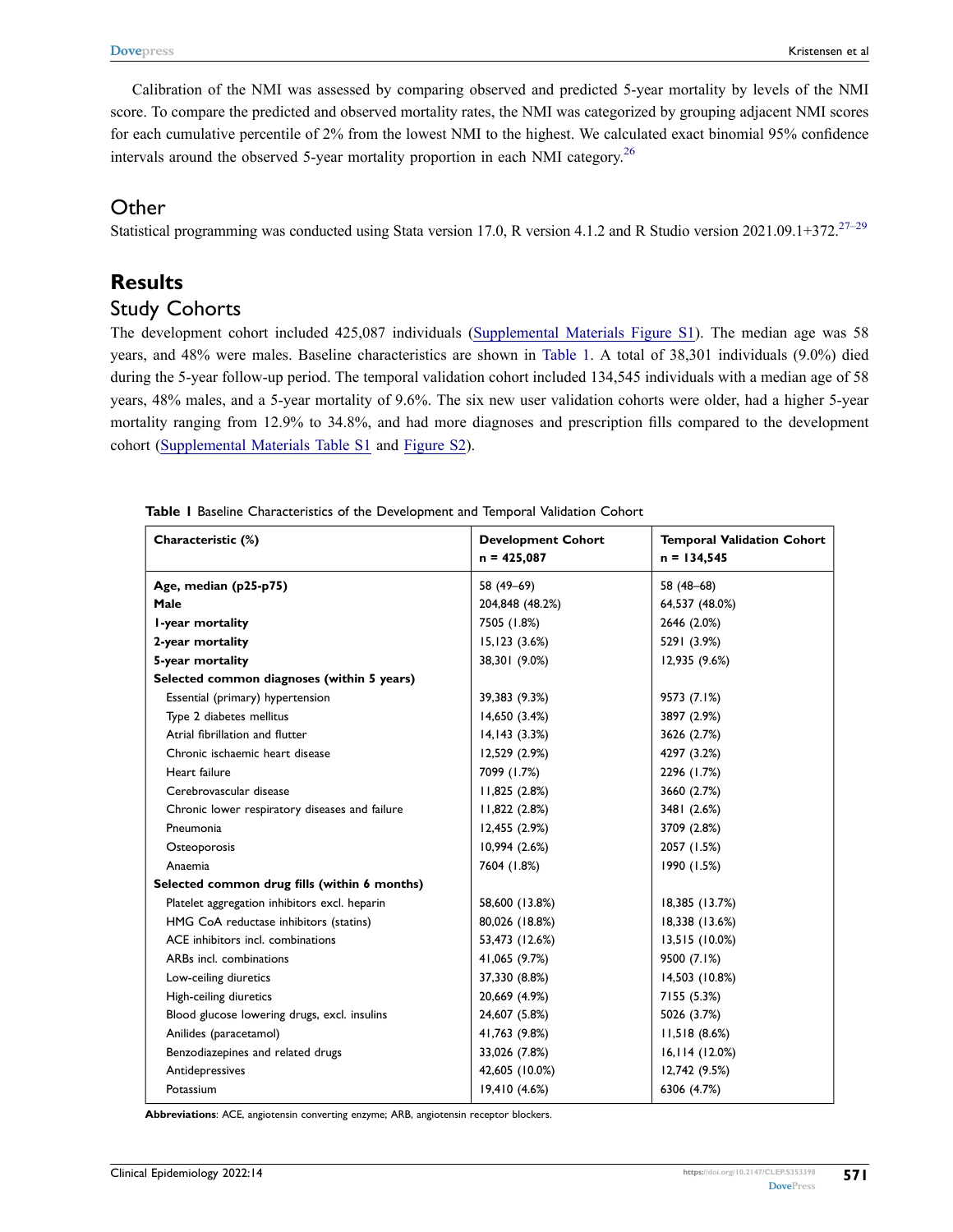#### Potential Predictors

In the development cohort, 526 diagnoses and drugs had a prevalence above 1 in 1000 individuals. After clinical review, this list was reduced and combined to 150 candidate predictors [\(Supplemental Materials Table S2\)](https://www.dovepress.com/get_supplementary_file.php?f=353398.docx).

In the univariate analyses of each of these candidate predictors (including adjustment for age), the highest discriminative ability was seen for high-ceiling diuretics, mental and behavioral disorders due to alcohol, chronic lower respiratory diseases and failure, and pneumonia [\(Supplemental Materials Figure S3\)](https://www.dovepress.com/get_supplementary_file.php?f=353398.docx). All above mentioned predictors were positively associated with age except mental and behavioral disorders due to alcohol.

# Included Predictors and the NMI

The 50 predictors of the NMI selected using the backwards elimination algorithm are shown in [Table 2](#page-5-0) along with their betacoefficients and weights. The c-statistic for the model with 50 predictors (0.892) was nearly identical to the c-statistic (0.894) for the full model with all 150 candidate predictors [\(Supplemental Material Figure S4](https://www.dovepress.com/get_supplementary_file.php?f=353398.docx)). The assigned weights of the 50 predictors ranged from −3 to 22. The NMI scores ranged from −5 to 94 with a mean of 3.1 in the development cohort, where approximately half of the population had a score of zero ([Table 3\)](#page-6-0). The distribution of the NMI was similar in the temporal validation cohort. In the new user cohorts, the mean NMI score ranged from 5.0 in the statin cohort to 11.0 in the LAMA cohort, and the proportion of individuals with a score of zero ranged from 9% in the LAMA cohort to 30% in the statin cohort.

| <b>Name</b>                                                     | Weight <sup>a</sup> | β     | <b>ICD-10 or ATC Codes</b>                           |
|-----------------------------------------------------------------|---------------------|-------|------------------------------------------------------|
| Secondary malignant neoplasms and malignancy of                 | 22                  | 2.230 | C76-C79, C80                                         |
| unspecified site                                                |                     |       |                                                      |
| Malignant neoplasm of bronchus and lung                         | 9                   | 1.902 | C <sub>34</sub>                                      |
| Alcoholic liver disease, liver fibrosis, cirrhosis, and failure | 13                  | 1.289 | K70, K72, K74, K766-K767                             |
| Mental and behavioural disorders due to use of alcohol          | 12                  | 1.177 | F <sub>10</sub>                                      |
| Decubitus ulcer and pressure area                               | $\mathbf{H}$        | 1.115 | L89                                                  |
| Anti-dementia drugs                                             | $\mathbf{H}$        | 1.112 | <b>N06D</b>                                          |
| Chronic viral hepatitis                                         | 10                  | 1.036 | <b>B18</b>                                           |
| Dementia                                                        | 9                   | 0.857 | F00-F03, G30                                         |
| Leukemia                                                        | 8                   | 0.847 | C91-C95                                              |
| Malignant neoplasm of bladder                                   | 8                   | 0.840 | C67                                                  |
| Drugs for constipation                                          | 8                   | 0.753 | A06A                                                 |
| Tumor of brain or meninges                                      | 8                   | 0.751 | C70, C71, C751-C753, D32, D330-D332, D352-D354, D42, |
|                                                                 |                     |       | D430-D432, D443-D445                                 |
| Multiple sclerosis                                              | 7                   | 0.747 | G35                                                  |
| Other interstitial pulmonary diseases                           | 7                   | 0.716 | 84                                                   |
| Drugs used in opioid dependence                                 | 7                   | 0.709 | N07BC                                                |
| Parkinson's disease and other parkinsonism                      | 7                   | 0.707 | G20-G22                                              |
| Antipsychotics                                                  | 7                   | 0.696 | N05A excl. N05AN                                     |
| Chronic kidney disease and unspecified kidney failure           | 7                   | 0.675 | N18-N19                                              |
| Volume depletion                                                | 6                   | 0.577 | E86                                                  |
| Atherosclerosis, thrombosis, embolism, and other                | 5                   | 0.536 | 170, 173-174, 177                                    |
| peripheral arterial disease                                     |                     |       |                                                      |
| Iron preparations                                               | 5                   | 0.531 | B03A                                                 |
| Antipropulsives                                                 | 5                   | 0.524 | A07DA                                                |
| Diseases of teeth and supporting structures                     | 5                   | 0.505 | K02-K06, K08                                         |
| High-ceiling diuretics                                          | 5                   | 0.499 | C03C, C03EB                                          |
| Long-acting anti-muscarinic agents                              | 5                   | 0.491 | R03BB04-07                                           |
| Anaemia                                                         | 5                   | 0.486 | D50-D59, D60-D64                                     |
| Malignant neoplasm of prostate                                  | 5                   | 0.479 | C61                                                  |

<span id="page-5-0"></span>**Table 2** Included Entities, Beta-Coefficients, and Weights in the Nordic Multimorbidity Index

(*Continued*)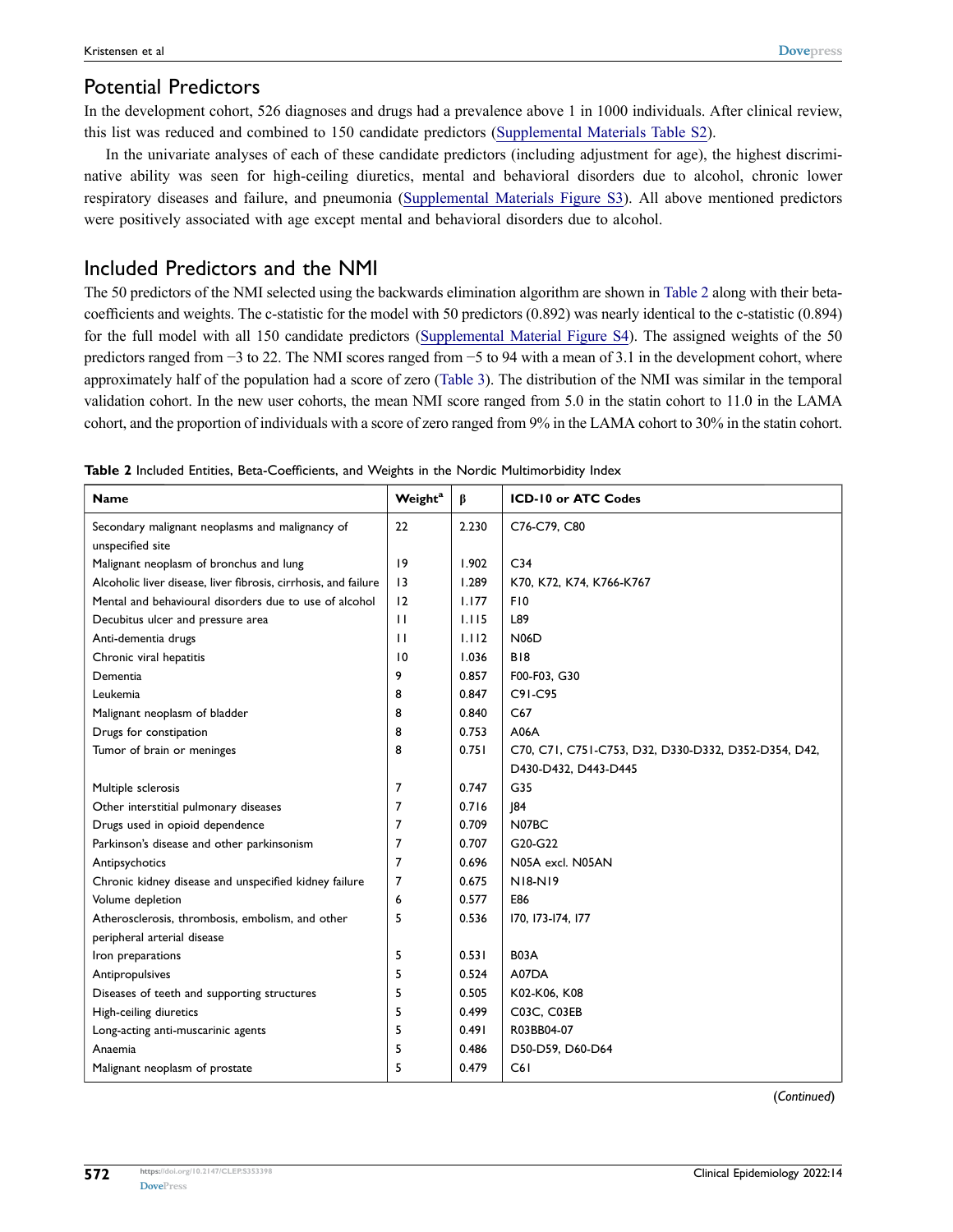#### **Table 2** (Continued).

| <b>Name</b>                                            | Weight <sup>a</sup> | β        | <b>ICD-10 or ATC Codes</b>             |
|--------------------------------------------------------|---------------------|----------|----------------------------------------|
| Epilepsy                                               | 5                   | 0.468    | G40-G41                                |
| Insulins and analogues                                 | 4                   | 0.448    | A10A                                   |
| Pneumonia                                              | 4                   | 0.431    | $ 12 -  18$                            |
| Chronic lower respiratory diseases and failure         | 4                   | 0.422    | [41-144, 147, 1961, 1969               |
| Digitalis glycosides                                   | 4                   | 0.410    | <b>C01AA</b>                           |
| Malignant neoplasm of breast                           | 4                   | 0.404    | C50                                    |
| Cerebrovascular disease                                | 4                   | 0.398    | 160-169                                |
| Aneurysm and dissection of aorta and other arteries    | 4                   | 0.376    | $171 - 172$                            |
| Mental and behavioural disorders due to use of tobacco | 4                   | 0.375    | F <sub>17</sub>                        |
| Heart failure                                          | 4                   | 0.356    | 1110, 1130, 1132, 1420, 1426-1429, 150 |
| Short-acting beta agonists                             | 3                   | 0.311    | R03AC02-05                             |
| Aldosterone antagonists                                | 3                   | 0.298    | C03DA                                  |
| Antidepressants                                        | 3                   | 0.273    | <b>N06A</b>                            |
| Opioids                                                | 2                   | 0.233    | <b>N02A</b>                            |
| Anilides                                               | 2                   | 0.231    | N02BE                                  |
| Type 2 diabetes mellitus                               | 2                   | 0.217    | EH                                     |
| Aortic and mitral valve disease                        | 2                   | 0.214    | 105-106, 134-135                       |
| Glucocorticoids for systemic use                       | 2                   | 0.213    | H <sub>02</sub> AB                     |
| Platelet aggregation inhibitors excl. heparin          | $\overline{2}$      | 0.155    | B01AC                                  |
| Benzodiazepines and related drugs                      |                     | 0.140    | N05BA, N05CD, N05CF                    |
| Beta-lactam antibacterials, penicillins                |                     | 0.106    | 0 C                                    |
| ARBs incl. combinations                                | $-2$                | $-0.175$ | C09C, C09D                             |
| HMG CoA reductase inhibitors (statins)                 | $-3$                | $-0.288$ | C <sub>10</sub> AA                     |

Note: <sup>a</sup>Weights were derived by multiplying the beta-coefficient by ten and rounding to the nearest integer.

The CCI score ranged from 0 to 12 with a mean of 0.3 in the development cohort where 81% had a CCI score of zero [\(Table 3\)](#page-6-0). For the ECI score, the mean was 1.0 in the development cohort, and 81% had a score of zero.

#### **Performance**

The c-statistic for the NMI in the temporal validation cohort was 0.887 (95% CI 0.883–0.890) for 5-year mortality [\(Table 4](#page-7-0)). Discrimination improved with 1- and 2-year mortality as outcomes, eg, the c-statistic for 1-year mortality was

|                                     | <b>Development</b> | Validation  | <b>Bisphosphonates</b> | <b>LAMA</b> | Methotrexate | <b>Statins</b> | <b>ULD</b>  | Warfarin    |
|-------------------------------------|--------------------|-------------|------------------------|-------------|--------------|----------------|-------------|-------------|
| <b>Nordic Multimorbidity Index</b>  |                    |             |                        |             |              |                |             |             |
| Median (p25-p75)                    | $0(0-3)$           | $0(0-3)$    | $5(1-13)$              | $8(3-16)$   | $3(0-8)$     | $2(0-7)$       | $7(1-17)$   | $6(1-13)$   |
| Mean (sd)                           | 3.1(7.2)           | 3.0(6.8)    | 8.8(11.0)              | 11.0(11.3)  | 5.5(7.4)     | 5.0(7.5)       | 10.4(11.8)  | 9.1(10.6)   |
| Index = $0$ (%) <sup>a</sup>        | 47.1               | 49.3        | 17.0                   | 8.9         | 18.5         | 30.4           | 13.8        | 13.2        |
| Range                               | $-5$ to 94         | $-5$ to 88  | $-5$ to 90             | $-5$ to 99  | $-5$ to 69   | $-2$ to 96     | $-5$ to 105 | $-5$ to 100 |
| <b>Charlson Comorbidity Index</b>   |                    |             |                        |             |              |                |             |             |
| Median (p25-p75)                    | $0(0-0)$           | $0(0-0)$    | $0(0-1)$               | $1(0-2)$    | $(0-1)$      | $0(0-1)$       | $1(0-2)$    | $1(0-2)$    |
| Mean (sd)                           | 0.3(0.9)           | 0.3(0.8)    | 0.8(1.2)               | 1.1(1.4)    | 0.8(1.1)     | 0.6(1.0)       | 1.2(1.6)    | 1.1(1.5)    |
| Index = $0$ (%) <sup>a</sup>        | 81.3               | 83.2        | 57.7                   | 42.1        | 47.1         | 61.9           | 48.9        | 46.8        |
| Range                               | $0$ to $12$        | $0$ to $11$ | $0$ to $14$            | $0$ to $13$ | $0$ to $9$   | $0$ to $13$    | $0$ to $12$ | $0$ to $12$ |
| <b>Elixhauser Comorbidity Index</b> |                    |             |                        |             |              |                |             |             |
| Median (p25-p75)                    | $0(0-0)$           | $0(0-0)$    | $0(0-4)$               | $3(0-5)$    | $0(0-0)$     | $0(0-0)$       | $0(0-7)$    | $5(0-8)$    |
| Mean (sd)                           | 1.0(3.1)           | 0.8(2.7)    | 2.3(4.3)               | 3.5(5.0)    | 1.2(3.2)     | 1.4(3.4)       | 3.9(5.8)    | 5.3(5.3)    |
| Index = $0$ (%) <sup>a</sup>        | 80.7               | 84.1        | 61.9                   | 43.2        | 74.0         | 72.6           | 51.2        | 25.3        |
| Range                               | $-15$ to 46        | $-10$ to 40 | $-11$ to 44            | $-10$ to 46 | $-9$ to 28   | $-14$ to 44    | $-12$ to 53 | $-14$ to 40 |

<span id="page-6-0"></span>**Table 3** Distribution of Index Summary Scores in the Development and Validation Cohorts

Note: <sup>a</sup>Proportion of individuals with an index summary score of zero.

**Abbreviations:** LAMA, long-acting muscarinic antagonists; ULD, urate lowering drugs; sd, standard deviation.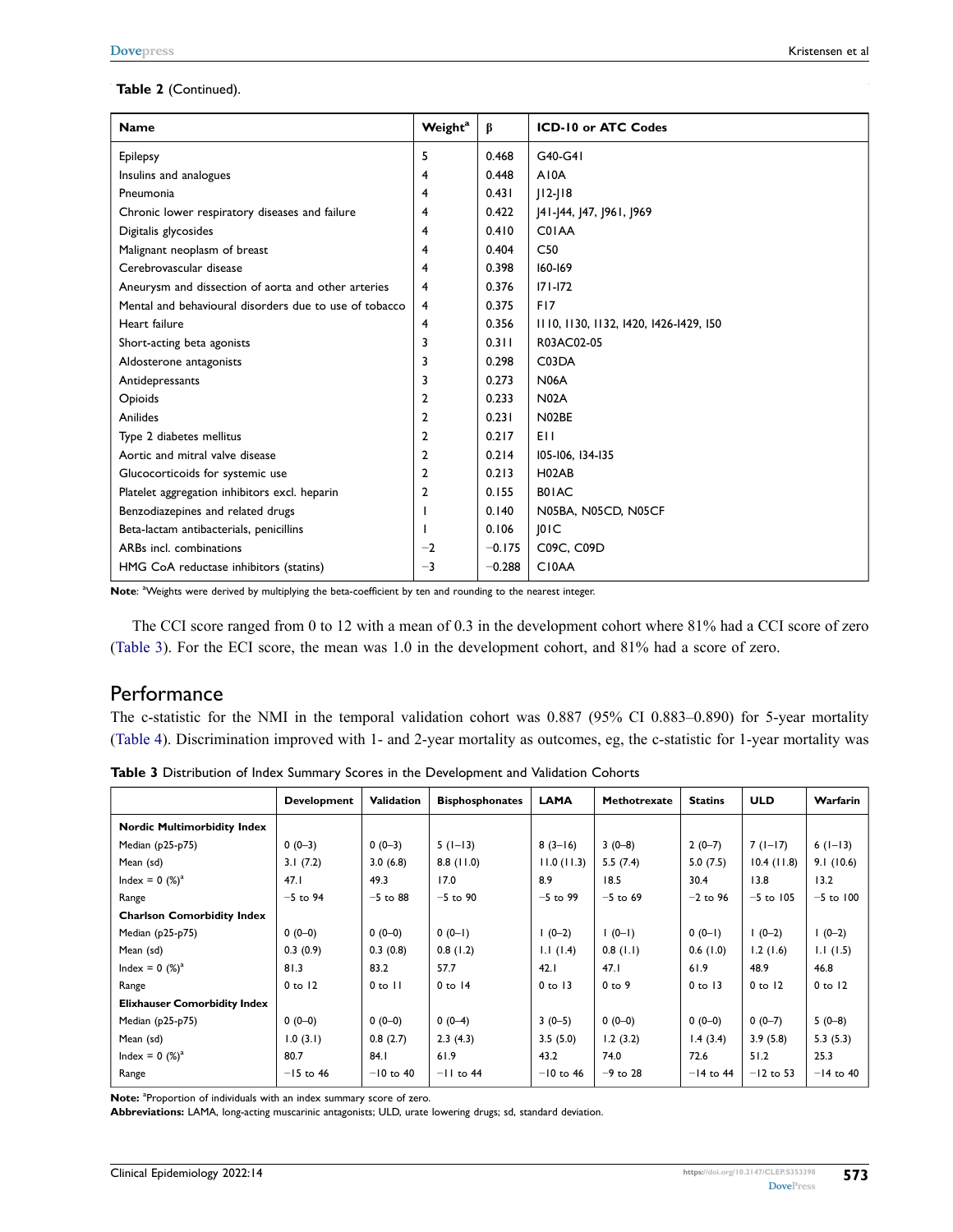|                             | <b>Base Model (Age</b>    | Charlson                  | <b>Elixhauser</b>         | <b>Nordic</b>               |  |
|-----------------------------|---------------------------|---------------------------|---------------------------|-----------------------------|--|
|                             | and Sex)                  | <b>Comorbidity Index</b>  | <b>Comorbidity Index</b>  | <b>Multimorbidity Index</b> |  |
| <b>Development cohort</b>   |                           |                           |                           |                             |  |
| I-year mortality            | $0.836$ (0.831-0.840)     | 0.886 (0.882-0.889)       | $0.882$ (0.878-0.886)     | $0.908(0.905 - 0.911)$      |  |
| 2-year mortality            | $0.840(0.837 - 0.843)$    | 0.879 (0.876-0.882)       | 0.875 (0.873-0.878)       | $0.901$ (0.898-0.903)       |  |
| 5-year mortality            | $0.846$ (0.844-0.848)     | $0.873$ $(0.871 - 0.875)$ | 0.870 (0.868-0.872)       | 0.892 (0.890-0.894)         |  |
| Temporal validation cohort  |                           |                           |                           |                             |  |
| I-year mortality            | $0.839$ $(0.831 - 0.846)$ | $0.879$ $(0.872 - 0.885)$ | 0.876 (0.869-0.882)       | $0.900(0.894 - 0.906)$      |  |
| 2-year mortality            | $0.842$ (0.836-0.847)     | $0.875$ (0.871-0.880)     | 0.871 (0.866-0.876)       | $0.894(0.890 - 0.899)$      |  |
| 5-year mortality            | 0.846 (0.842-0.850)       | $0.871$ (0.868-0.874)     | $0.866$ $(0.863 - 0.870)$ | $0.887$ (0.883-0.890)       |  |
| <b>Bisphosphonate users</b> |                           |                           |                           |                             |  |
| I-year mortality            | $0.709$ $(0.703 - 0.715)$ | 0.785 (0.780-0.790)       | 0.779 (0.773-0.784)       | $0.827$ (0.823-0.832)       |  |
| 2-year mortality            | $0.714(0.709 - 0.718)$    | 0.780 (0.776-0.784)       | $0.775(0.771 - 0.779)$    | $0.823$ $(0.820 - 0.826)$   |  |
| 5-year mortality            | 0.743 (0.740-0.746)       | 0.792 (0.789-0.795)       | $0.788$ $(0.785 - 0.791)$ | $0.832(0.830 - 0.835)$      |  |
| Long-acting muscarinic      |                           |                           |                           |                             |  |
| antagonist users            |                           |                           |                           |                             |  |
| I-year mortality            | 0.679 (0.673-0.684)       | $0.752$ $(0.747 - 0.756)$ | $0.744(0.739 - 0.749)$    | $0.786$ (0.782-0.791)       |  |
| 2-year mortality            | $0.684$ (0.679-0.688)     | $0.747$ $(0.743 - 0.751)$ | $0.741(0.737 - 0.745)$    | 0.780 (0.777-0.784)         |  |
| 5-year mortality            | 0.702 (0.699-0.706)       | $0.750(0.747 - 0.753)$    | 0.745 (0.742-0.748)       | 0.781 (0.779-0.784)         |  |
| Methotrexate users          |                           |                           |                           |                             |  |
| I-year mortality            | $0.753(0.733 - 0.773)$    | $0.788$ $(0.769 - 0.807)$ | $0.788$ (0.769-0.807)     | $0.817(0.799 - 0.835)$      |  |
| 2-year mortality            | $0.736$ (0.721-0.751)     | 0.770 (0.756-0.785)       | $0.767(0.753 - 0.781)$    | 0.796 (0.782-0.809)         |  |
| 5-year mortality            | 0.739 (0.729-0.749)       | $0.767$ $(0.758 - 0.776)$ | $0.765(0.756 - 0.775)$    | 0.790 (0.781-0.798)         |  |
| <b>Statin users</b>         |                           |                           |                           |                             |  |
| I-year mortality            | $0.765$ $(0.761 - 0.769)$ | $0.824$ (0.820-0.827)     | $0.808$ $(0.804 - 0.812)$ | $0.838(0.834 - 0.841)$      |  |
| 2-year mortality            | 0.756 (0.753-0.759)       | $0.810(0.807 - 0.812)$    | $0.794(0.791 - 0.797)$    | $0.826$ (0.823-0.829)       |  |
| 5-year mortality            | 0.756 (0.754-0.758)       | $0.799$ $(0.797 - 0.801)$ | $0.785(0.783 - 0.787)$    | $0.817(0.815 - 0.818)$      |  |
| Urate lowering drug users   |                           |                           |                           |                             |  |
| I-year mortality            | $0.726$ (0.718-0.733)     | $0.802$ (0.796-0.808)     | 0.787 (0.780-0.793)       | $0.821(0.815 - 0.826)$      |  |
| 2-year mortality            | 0.734 (0.728-0.740)       | $0.803$ $(0.798 - 0.808)$ | 0.790 (0.785-0.795)       | $0.822$ (0.817-0.827)       |  |
| 5-year mortality            | $0.758(0.754 - 0.763)$    | $0.818(0.814 - 0.822)$    | $0.809$ $(0.804 - 0.813)$ | $0.838(0.834 - 0.842)$      |  |
| <b>Warfarin users</b>       |                           |                           |                           |                             |  |
| I-year mortality            | $0.628$ (0.623-0.634)     | $0.760(0.756 - 0.765)$    | $0.718(0.714 - 0.723)$    | $0.778$ (0.773-0.782)       |  |
| 2-year mortality            | $0.647$ $(0.643 - 0.651)$ | $0.761$ (0.758-0.765)     | $0.724$ (0.721-0.728)     | $0.779$ (0.776-0.783)       |  |
| 5-year mortality            | 0.696 (0.693-0.699)       | 0.773 (0.770-0.776)       | $0.747$ $(0.744 - 0.750)$ | 0.792 (0.789-0.795)         |  |

<span id="page-7-0"></span>**Table 4** The c-Statistic with 95% Confidence Intervals for 1-, 2-, and 5-Year Mortality for the Base Model (Age and Sex) and the Base Model in Addition to the Charlson Comorbidity Index, the Elixhauser Comorbidity Index, and the Nordic Multimorbidity Index

0.900 (95% CI 0.894–0.906). The NMI added to the discriminative ability compared to a model with age and sex alone where the c-statistic was 0.846, 95% CI 0.842–0.850 ([Figure 1](#page-8-0) and [Supplemental Materials Figure S5](https://www.dovepress.com/get_supplementary_file.php?f=353398.docx)). The c-statistic for the NMI exceeded that of the CCI and ECI for 1-, 2-, and 5-year mortality eg, the c-statistic for the CCI to predict 5-year mortality was 0.871 (0.868–0.874). For the new-user cohorts, the c-statistic for the NMI ranged from 0.781 (95% CI 0.779–0.784) in the LAMA cohort to 0.838 (95% CI 0.834–0.842) in the urate lowering drug cohort. In the new user cohorts, the c-statistic of the NMI exceeded that of sex and age alone as well as the CCI and ECI for 1-, 2- and 5-year mortality [\(Table 4\)](#page-7-0).

We examined whether discrimination of the CCI improved when updated weights were used in a sensitivity analysis. This was not the case with a c-statistic for 5-year mortality in the validation cohort of 0.869 (95% CI 0.866 to 0.873) for the updated weights compared to the c-statistic for the original weights of 0.871 (95% CI 0.868 to 0.874).

The agreement between the expected and predicted 5-year mortality rates (ie, calibration) for the NMI was high in the temporal validation cohort as well as the new user cohorts [\(Figures 2](#page-8-1) and [3\)](#page-9-0).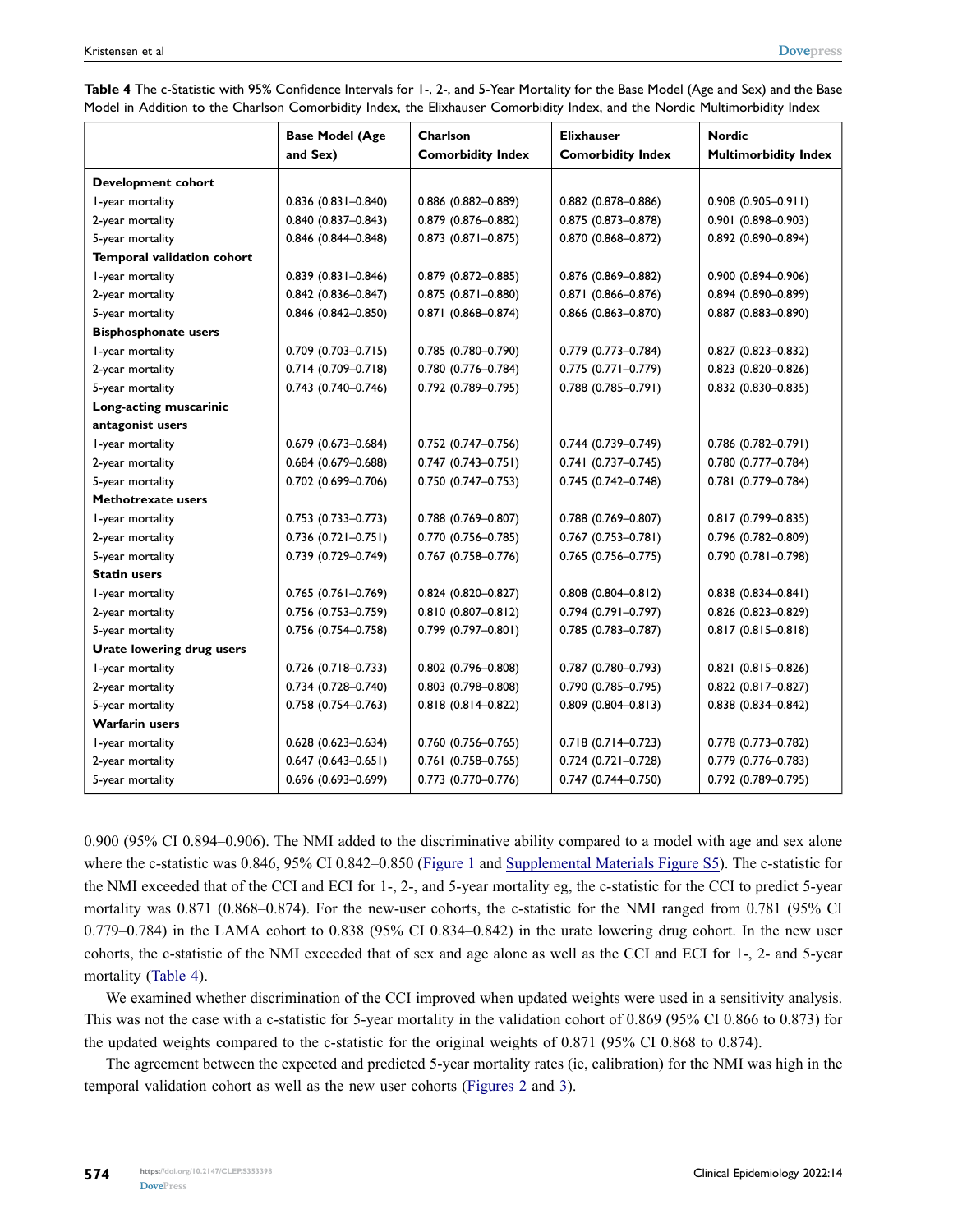<span id="page-8-0"></span>

**Figure 1** ROC curves for 5-year mortality for the Charlson Comorbidity Index (CCI), the Elixhauser Comorbidity Index (ECI), and the Nordic Multimorbidity Index (NMI) with and without the base model (age and sex).

<span id="page-8-1"></span>

Figure 2 Calibration of the Nordic Multimorbidity Index (NMI) for predicting 5-year mortality in the development cohort and temporal validation cohort. **Note**: The bar chart displays the proportion of individuals within each NMI category and the observed (green squares with 95% confidence intervals) and predicted (blue diamonds) 5-year mortality for each NMI category.

# **Discussion**

We developed a multimorbidity index, the Nordic Multimorbidity Index (NMI), specifically suited to the comprehensive and population-wide Nordic health- and administrative registries. The NMI score showed good performance in both the general population and in new users of selected drugs and was superior to the CCI and ECI with regard to discriminative ability. The c-statistics were higher for the NMI for 5-year mortality as well as 1- and 2-year mortality and even though the differences in c-statistics appear small, slight improvements in the c-statistics can substantially improve control of confounding bias.<sup>[30](#page-12-14)</sup> The NMI is as easily applied as the CCI and ECI, so this increased performance comes at no additional cost to the researcher. A statistical code example to calculate the NMI including the used ICD-10 and ATC codes is available online [\(https://pharmacoepi.sdu.dk/nmi/\)](https://pharmacoepi.sdu.dk/nmi/).

<span id="page-8-2"></span>The NMI differs from the CCI and ECI in several ways that are likely to contribute to the observed increased performance of the NMI compared to existing indices. First, the NMI was developed in the general population in Denmark rather than hospitalized patients in North America. These populations differ with regard to, among others, age, ethnicity, prevalence of chronic conditions, and mortality rate. Second, the NMI was developed in a cohort followed from 2013 to 2018, while the CCI weights were derived based on patients hospitalized in 1984 and the used ECI weights were based on patients hospitalized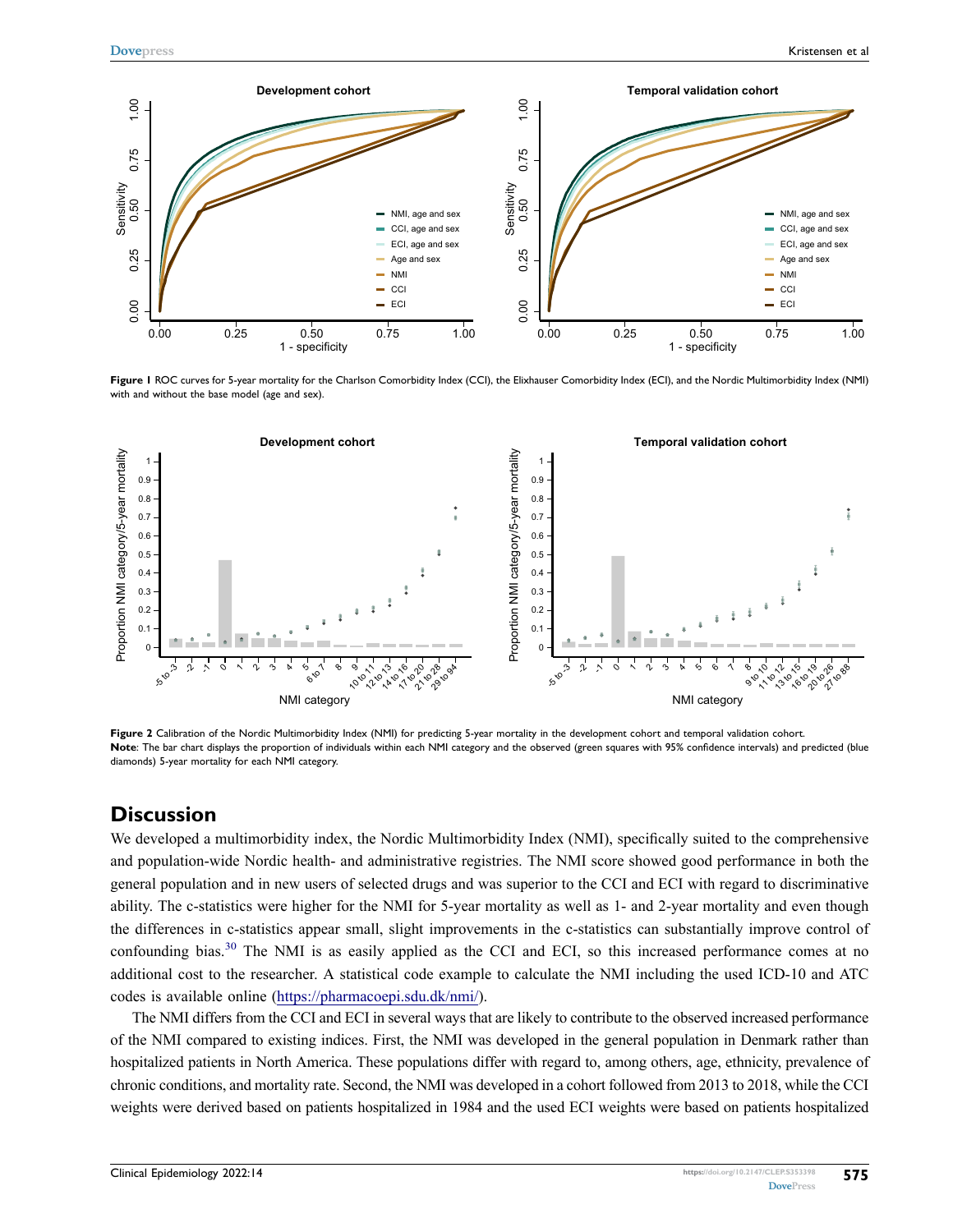<span id="page-9-0"></span>

**Figure 3** Calibration of the Nordic Multimorbidity Index (NMI) for predicting 5-year mortality in the new user validation cohorts. **Note**: The bar chart displays the proportion of individuals within each NMI category and the observed (green squares with 95% confidence intervals) and predicted (blue diamonds) 5-year mortality for each NMI category.

between 1996 and 2008.<sup>[10](#page-11-6)</sup> It is likely that changes in prognosis of conditions over time may also explain some of the observed differences in performance between the NMI, CCI, and ECI. It is also likely that the data infrastructure and coding practice differ between the Nordic countries and North America and that these have changed over time. Third, the weight derivation methods differed between the indices. The NMI weights were derived by multiplying the beta coefficients by ten and rounding to the nearest integer, while, eg, for the ECI, the weights for each condition was its coefficient divided by the coefficient with the smallest absolute value.[10](#page-11-6) Fourth, the NMI includes prescription drug use, while the CCI and ECI only include chronic conditions defined by diagnosis codes. By including prescription drug use, a wider array of conditions with potential impact on overall mortality are captured presumably increasing predictive performance. Of the 50 items in the NMI, 21 were prescription drugs. Prescription drug data are readily available in the prescription databases for all Nordic countries.<sup>[15](#page-12-0)</sup> Since the vast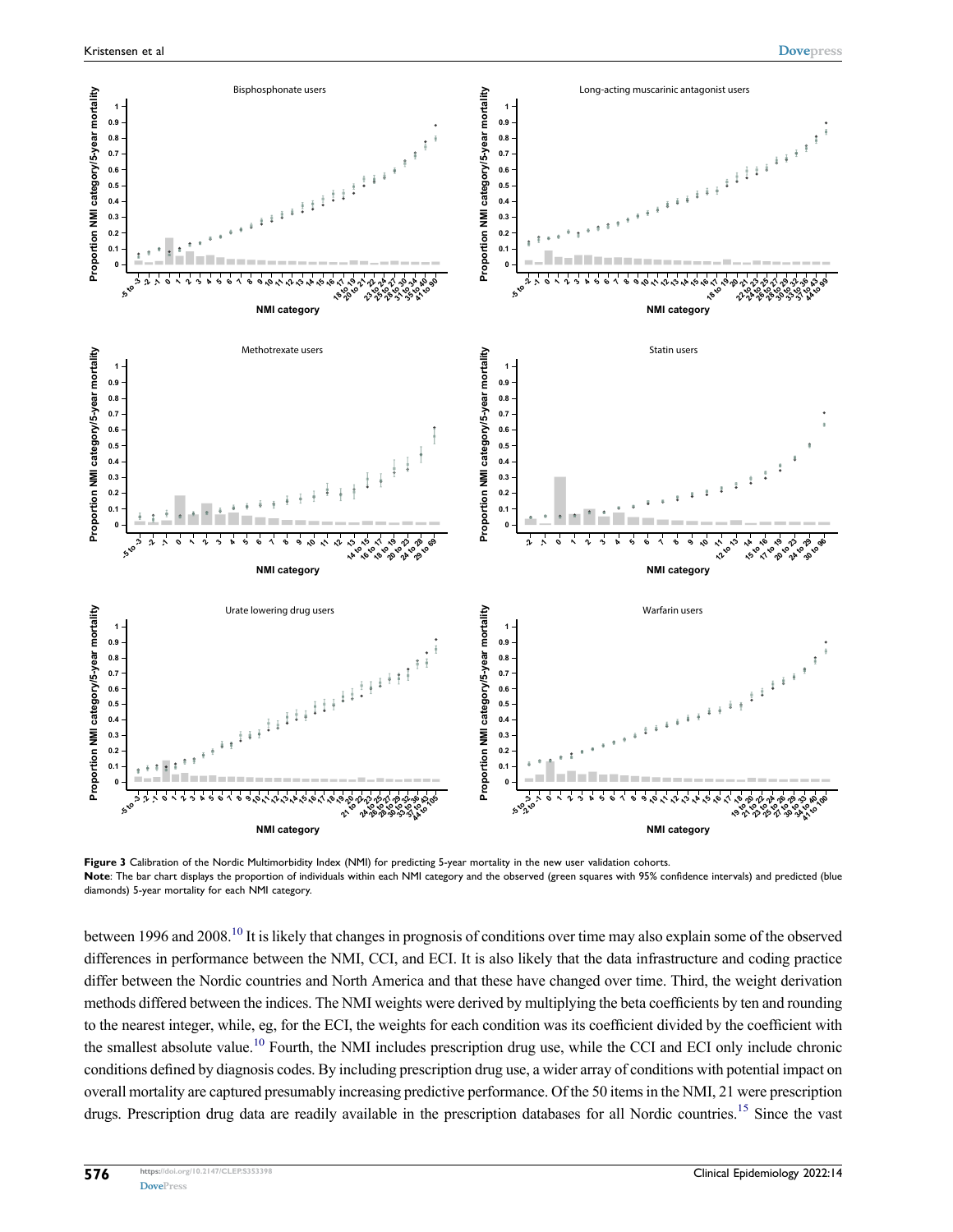<span id="page-10-0"></span>majority of drugs in Denmark are prescribed in the primary care sector, ie, outside of hospitals,<sup>[31](#page-12-15)</sup> the individuals that are typically included in pharmacoepidemiologic studies are probably better represented by the general population than by hospitalized patients. The patient registries of the Nordic countries do not include diagnoses from the primary care sector and by including prescription drugs in the NMI, we were able to include data on treatment and hence the presence of chronic conditions from both the primary care sector and the hospital setting. Fifth, the main outcome of 5-year mortality as opposed to in-hospital mortality may be better suited to capture the impact of less acute and milder comorbidities and serve as a more general marker of the underlying health state and multimorbidity. Finally, the distribution of the NMI, CCI and ECI scores differed notably. The proportion of individuals with a score of zero was high for the CCI and ECI, and the poorer performance in these could partly be explained by the zero-inflated distribution of these scores.

<span id="page-10-2"></span><span id="page-10-1"></span>Several comorbidity and multimorbidity indices are available besides the CCI and ECI. For example, the Combined Comorbidity Index that combines Charlson and Elixhauser conditions and has been shown to outperform the CCI and ECI.<sup>[32](#page-12-16)</sup> It was outside the scope of this study to compare the performance of the NMI to all existing multimorbidity indices, and we chose the CCI and ECI for comparison due to their widespread use.<sup>[33](#page-12-17)</sup> The main rationale for developing the NMI was the lack of an index developed and validated in the Nordic setting with tax-supported universal health care and a long-standing tradition for health and administrative registries and availability of prescription drug data from primary care. $11,15$  $11,15$ 

The NMI was developed with the purpose to provide a summary score to adjust for confounding by multimorbidity in research and to describe the multimorbidity level of populations in a standardized way. Multimorbidity or comorbidity summary scores are extensively used in health research as they are simple to use, and a single score can substitute the individual comorbidity variables for confounder adjustment reducing the number of parameters that is included in the model allowing for adjustment of more confounding variables than otherwise possible and, in small datasets, reducing the risk of overfitting.<sup>[34](#page-12-18)</sup> The use of multimorbidity summary scores as a means of adjusting for confounding also has its limitations. If the study population differs from the population that was used to derive the multimorbidity score, the performance may be inferior compared to directly adjusting for the individual components of the score. It has been argued that study-specific weights should be estimated, ie, that coefficients for each multimorbidity variable should be estimated directly using the study sample.<sup>[34](#page-12-18)</sup> Further, effective means of confounder adjustment exist, including propensity scores and disease risk scores that should be preferred when possible. Multimorbidity scores remain useful when high-dimensional approaches are unfeasible, eg, in studies with small sample sizes, in studies with many potential confounders compared to sample size, or in studies where computational efficiency is a concern such as hypothesis-free drug-outcome screening studies. Depending on the study where the NMI is intended to be used, it may be necessary to review the individual items included in the NMI to avoid items closely related to the exposure under investigation, eg, in a study on effects of statin use, the item statins should be omitted from the NMI.

<span id="page-10-3"></span>It is important to note that the derived weights of the predictors should not be interpreted causally. For example, the negative weight of −3 for use of statins should not be interpreted as a protective effect of statins towards 5-year mortality. The negative weight may be driven by the joint model (the other variables included in the model) or reflect prescribing practices where healthier patients with long life expectancy are preferably prescribed statins. Similarly, the high positive weight given to drugs for constipation should not be interpreted as an intrinsic toxicity of laxatives but likely reflects constipation as a frequent manifestation in individuals with multimorbidity. This lack of causal interpretation should not be regarded as a limitation. The overarching purpose of NMI is to capture multimorbidity and while the clinical concept of multimorbidity is somewhat elusive in register-based research, a record of, eg, laxative use might capture some of it.

We did not validate the NMI in an external cohort but performed an in-depth validation of a population separated in time and in six new user cohorts representing study populations of typical pharmacoepidemiologic studies. The NMI was developed using Danish registry data and therefore based on coding and treatment practice in Denmark. Even though the structure of registries in the Nordic countries is highly similar, national differences in ICD-10 coding practices and implementation and subsidizing of drugs are likely and should be considered when applying the model to data from other Nordic countries. Further, the NMI may perform differently in selected subpopulations. Thus, the NMI should be validated further in other specific populations and in other Nordic countries.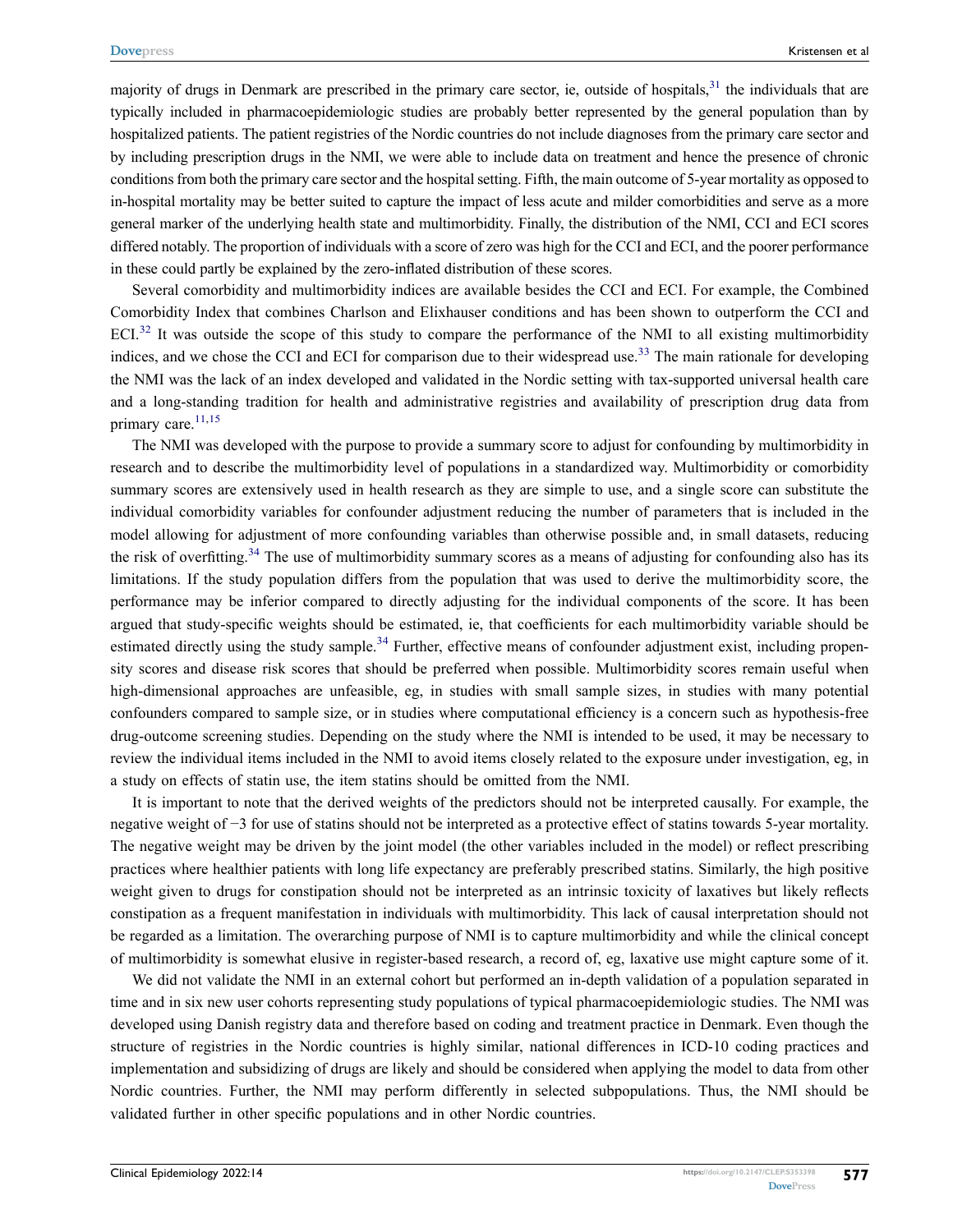In conclusion, we developed a multimorbidity score based on current clinical and coding practice in Denmark. The score had a high predictive performance and was superior to the Charlson and Elixhauser comorbidity indices. The NMI can be used as a confounder summary score and to describe the multimorbidity level in epidemiological studies.

#### **Ethics Approval and Informed Consent**

The study was approved by the University of Southern Denmark (reference no 10.891). Ethical approval is not required for register-based studies in Denmark.

#### **Funding**

KBK was funded by the Independent Research Fund Denmark (grant 8020-00176B) and the Research Fund of the Region of Southern Denmark (grant 17/33580).

#### **Disclosure**

AP and JH report participation in research projects funded by Alcon, Almirall, Astellas, Astra-Zeneca, Boehringer-Ingelheim, Novo Nordisk, Servier and LEO Pharma, all regulator-mandated Phase IV-studies, all with funds paid to the institution where they were employed (no personal fees) and with no relation to the work reported in this paper. ECR received consultancy fees or travel grants from AbbVie, AstraZeneca and Janssen, outside the submitted work. LCL reports participation in research projects funded by Menarini Pharmaceutical and LEO Pharma, with funds paid to the institution where he was employed (no personal fees) and with no relation to the work reported in this paper. MH received honoraria for consultancy for the Lundbeck Foundation without relation to the submitted work. MRH has received grants from Pfizer, paid to his employer, outside the submitted work, has received speaking fees from Novartis outside the submitted work, owns stocks in Novo Nordisk, and is employed in Novo Nordisk from February 1, 2022. LR reports participation in research projects funded by Novo Nordisk, with funds paid to the institution where she was employed (no personal fees) and with no relation to the work reported in this paper. MR reports grants from LEO Pharma, outside the submitted work. The remaining authors declare that they have no competing interests.

#### **References**

- <span id="page-11-0"></span>1. Franklin JM, Schneeweiss S. When and how can real world data analyses substitute for randomized controlled trials? *Clin Pharmacol Ther*. [2017;](#page-0-5)102(6):924–933. doi:[10.1002/cpt.857](https://doi.org/10.1002/cpt.857)
- <span id="page-11-1"></span>2. Kennedy-Martin T, Curtis S, Faries D, Robinson S, Johnston J. A literature review on the representativeness of randomized controlled trial samples and implications for the external validity of trial results. *Trials*. [2015;](#page-0-5)16:495. doi:[10.1186/s13063-015-1023-4](https://doi.org/10.1186/s13063-015-1023-4)
- <span id="page-11-2"></span>3. Charlson ME, Pompei P, Ales KL, MacKenzie CR. A new method of classifying prognostic comorbidity in longitudinal studies: development and validation. *J Chronic Dis*. [1987;](#page-1-0)40(5):373–383. doi:[10.1016/0021-9681\(87\)90171-8](https://doi.org/10.1016/0021-9681(87)90171-8)
- <span id="page-11-3"></span>4. Elixhauser A, Steiner C, Harris DR, Coffey RM. Comorbidity measures for use with administrative data. *Med Care*. [1998;](#page-1-0)36(1):8–27. doi:[10.1097/](https://doi.org/10.1097/00005650-199801000-00004) [00005650-199801000-00004](https://doi.org/10.1097/00005650-199801000-00004)
- <span id="page-11-4"></span>5. Deyo RA, Cherkin DC, Ciol MA. Adapting a clinical comorbidity index for use with ICD-9-CM administrative databases. *J Clin Epidemiol*. [1992;](#page-1-1)45(6):613–619. doi:[10.1016/0895-4356\(92\)90133-8](https://doi.org/10.1016/0895-4356(92)90133-8)
- 6. Romano PS, Roos LL, Jollis JG. Adapting a clinical comorbidity index for use with ICD-9-CM administrative data: differing perspectives. *J Clin Epidemiol*. 1993;46(10):1075–1079. doi:[10.1016/0895-4356\(93\)90103-8](https://doi.org/10.1016/0895-4356(93)90103-8)
- 7. D'Hoore W, Sicotte C, Tilquin C. Risk adjustment in outcome assessment: the Charlson comorbidity index. *Methods Inf Med*. 1993;32(5):382–387. doi:[10.1055/s-0038-1634956](https://doi.org/10.1055/s-0038-1634956)
- <span id="page-11-11"></span>8. Quan H, Sundararajan V, Halfon P, et al. Coding algorithms for defining comorbidities in ICD-9-CM and ICD-10 administrative data. *Med Care*. [2005;](#page-3-0)43(11):1130–1139. doi:[10.1097/01.mlr.0000182534.19832.83](https://doi.org/10.1097/01.mlr.0000182534.19832.83)
- <span id="page-11-5"></span>9. Quan H, Li B, Couris CM, et al. Updating and validating the Charlson comorbidity index and score for risk adjustment in hospital discharge abstracts using data from 6 countries. *Am J Epidemiol*. [2011;](#page-3-1)173(6):676–682. doi:[10.1093/aje/kwq433](https://doi.org/10.1093/aje/kwq433)
- <span id="page-11-6"></span>10. van Walraven C, Austin PC, Jennings A, Quan H, Forster AJ. A modification of the elixhauser comorbidity measures into a point system for hospital death using administrative data. *Med Care*. [2009](#page-1-2);47(6):626–633. doi:[10.1097/MLR.0b013e31819432e5](https://doi.org/10.1097/MLR.0b013e31819432e5)
- <span id="page-11-7"></span>11. Furu K, Wettermark B, Andersen M, Martikainen JE, Almarsdottir AB, Sørensen HT. The Nordic countries as a cohort for pharmacoepidemiological research. *Basic Clin Pharmacol Toxicol*. [2010](#page-1-3);106(2):86–94. doi:[10.1111/j.1742-7843.2009.00494.x](https://doi.org/10.1111/j.1742-7843.2009.00494.x)
- <span id="page-11-8"></span>12. Ghosn J, Taiwo B, Seedat S, Autran B, Katlama C. HIV. *Lancet*. [2018](#page-1-4);392(10148):685–697. doi:[10.1016/S0140-6736\(18\)31311-4](https://doi.org/10.1016/S0140-6736(18)31311-4)
- <span id="page-11-9"></span>13. Arnold M, Rutherford MJ, Bardot A, et al. Progress in cancer survival, mortality, and incidence in seven high-income countries 1995–2014 (ICBP SURVMARK-2): a population-based study. *Lancet Oncol*. [2019;](#page-1-4)20(11):1493–1505. doi:[10.1016/S1470-2045\(19](https://doi.org/10.1016/S1470-2045(19)
- <span id="page-11-10"></span>14. Butala NM, Johnson BK, Dziura JD, et al. Decade-long trends in mortality among patients with and without diabetes at a major academic medical center. *JAMA Intern Med*. [2014](#page-1-5);174(7):1187–1188. doi:[10.1001/jamainternmed.2014.1803](https://doi.org/10.1001/jamainternmed.2014.1803)